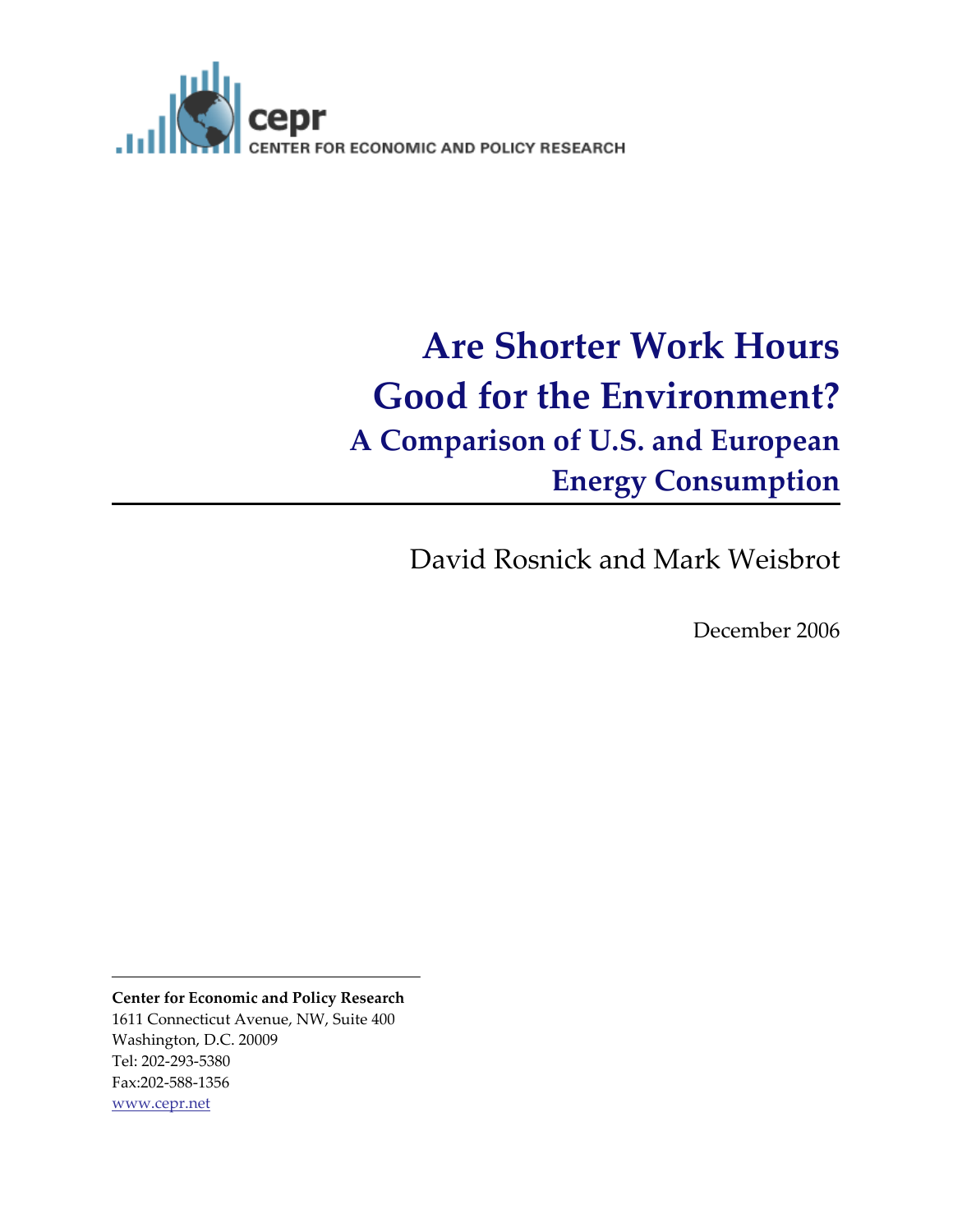## **Contents**

### **About the Authors**

David Rosnick is a Research Associate and Mark Weisbrot is Co-Director at the Center for Economic and Policy Research in Washington, DC.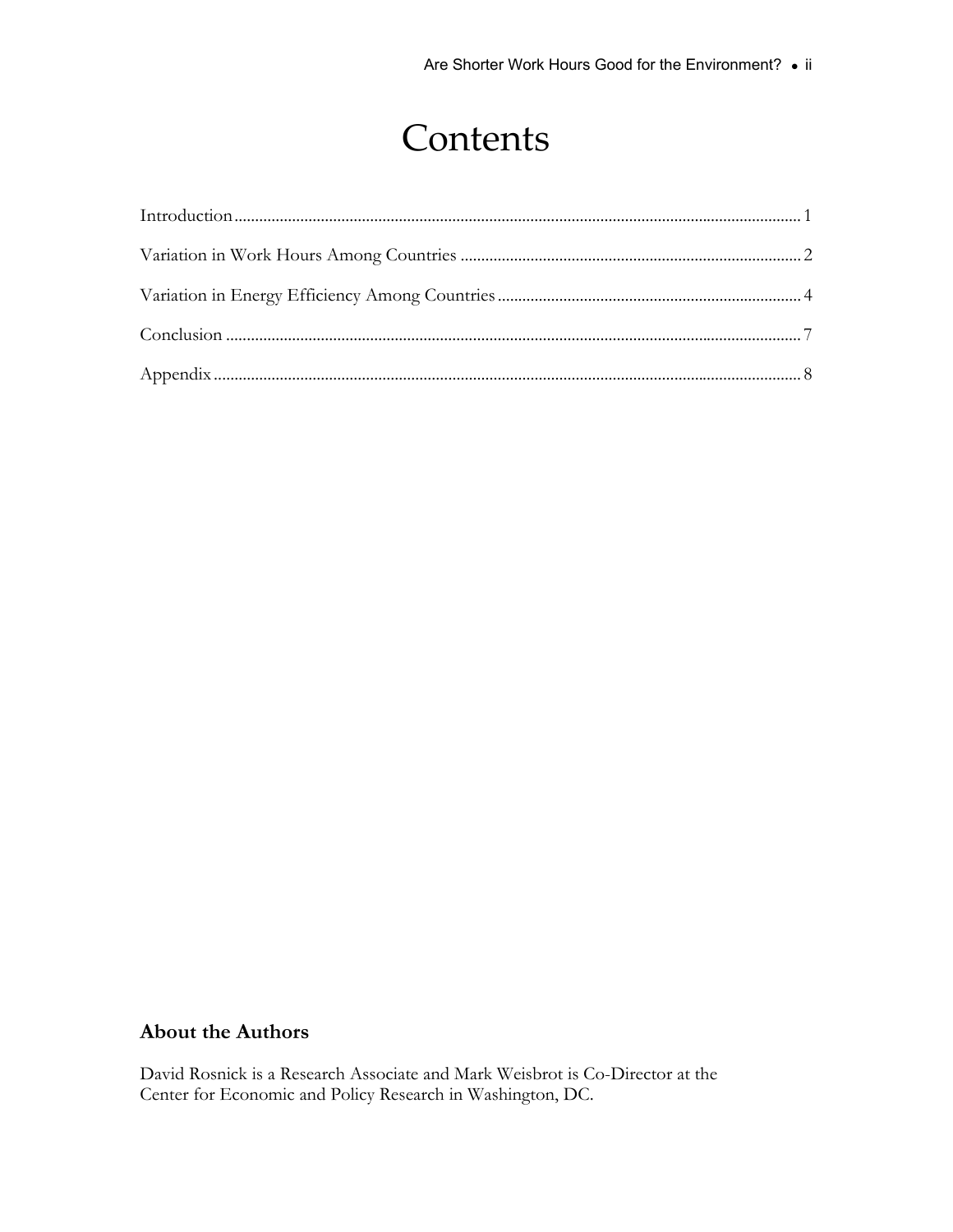### <span id="page-2-0"></span>**Introduction**

 $\overline{a}$ 

There is an important political debate in Europe over whether Europeans would be better off economically if they moved toward a U.S.-style economic model, most importantly in their labor markets. The conventional wisdom, in both academic circles and the media, is that they would, and there is *transatlantic consensus* that Europe needs more labor market flexibility, including increased latitude of employers to fire employees, less regulation of business, lower payroll taxes, reduced public pensions, unemployment compensation and other payments, lower wages and benefits attached to employment, and a reduced influence of unions. Yet, the empirical evidence for this view has been weak.<sup>1</sup>

But aside from the economic and political implications, there are potentially large costs to the environment if European countries were to move to a U.S.-style economic model. Europe currently consumes about half as much energy per person as the United States, and this would change if Europeans worked as many hours as U.S. workers do.

This paper looks at the potential environmental effects of such a change. If the countries of "Old Europe<sup>3,2</sup> were to adopt U.S. practices and increase annual work hours<sup>3</sup> to American levels, they could consume some 30 percent more energy than they do at present. Not only could that impact fuel prices worldwide, but the resulting carbon emissions would make it far more difficult for the EU to meet its commitments to the Kyoto Protocol.

As the economies of developing countries grow, those nations will look to the U.S. and European labor models. Worldwide energy patterns, therefore, will be dependent on which model developing countries choose in the next few decades. If, by 2050<sup>4</sup>, the world works as many hours as do Americans it could consume 15-30 percent more energy than it would following Europe. The additional carbon emissions could result in 1 to 2 degrees Celsius in extra global warming.

Although it is not high on the political agenda at this time, there is the possibility of the reverse outcome: that the United States moves more in the direction of Europe, which would reduce energy consumption. For example, if the United States had adopted European standards for work hours, U.S. carbon dioxide emissions in 2000 would have been 7 percent lower than its actual 1990 emissions—the negotiated goal for the U.S. in meeting Kyoto. This paper will look at these relationships between work hours and energy consumption.

<sup>1</sup> See David Howell, Dean Baker, Andrew Glyn and John Schmitt, 2006. "Are Protective Labor Market Institutions Really at the Root of Unemployment? A Critical Perspective on the Statistical Evidence." Washington, DC: CEPR. [http://www.cepr.net/documents/2006\_07\_unemployment\_institutions.pdf ] The idea that reforms moving toward the U.S. model would reduce social exclusion in Europe has also been challenged – see Schmitt, John and Ben Zipperer, 2006. "Is the U.S. a Good Model for Reducing Social Exclusion in Europe?"

Washington, D.C.: CEPR.[http://www.cepr.net/documents/social\_exclusion\_2006\_08.pdf]<br><sup>2</sup> The EU-15 are: Austria, Belgium, Denmark, Finland, France, Germany, Greece, Ireland, Italy, Luxembourg, the

Netherlands, Portugal, Spain, Sweden, and the United Kingdom.<br><sup>3</sup> This paper does not take into account any differences in employment rates between the United States and Europe. However, it is worth noting that employment rates for prime age workers (ages 25 to 54) in Europe are currently only slightly lower than in the United States.

<sup>4</sup> The adoption by the EU-15 of a U.S.-style work and consumption pattern would increase total EU and U.S. energy consumption by 7 to 16 percent; and a switch by the United States to European work and consumption patterns would lower total EU and U.S. energy consumption by 8 to 14 percent. Thus, there is a difference of 15 to 30 percent in energy consumption between the two scenarios. Applying these estimates to the entire world, including developing countries, leads to a difference of 1 to 2 degrees Celsius in global climate change.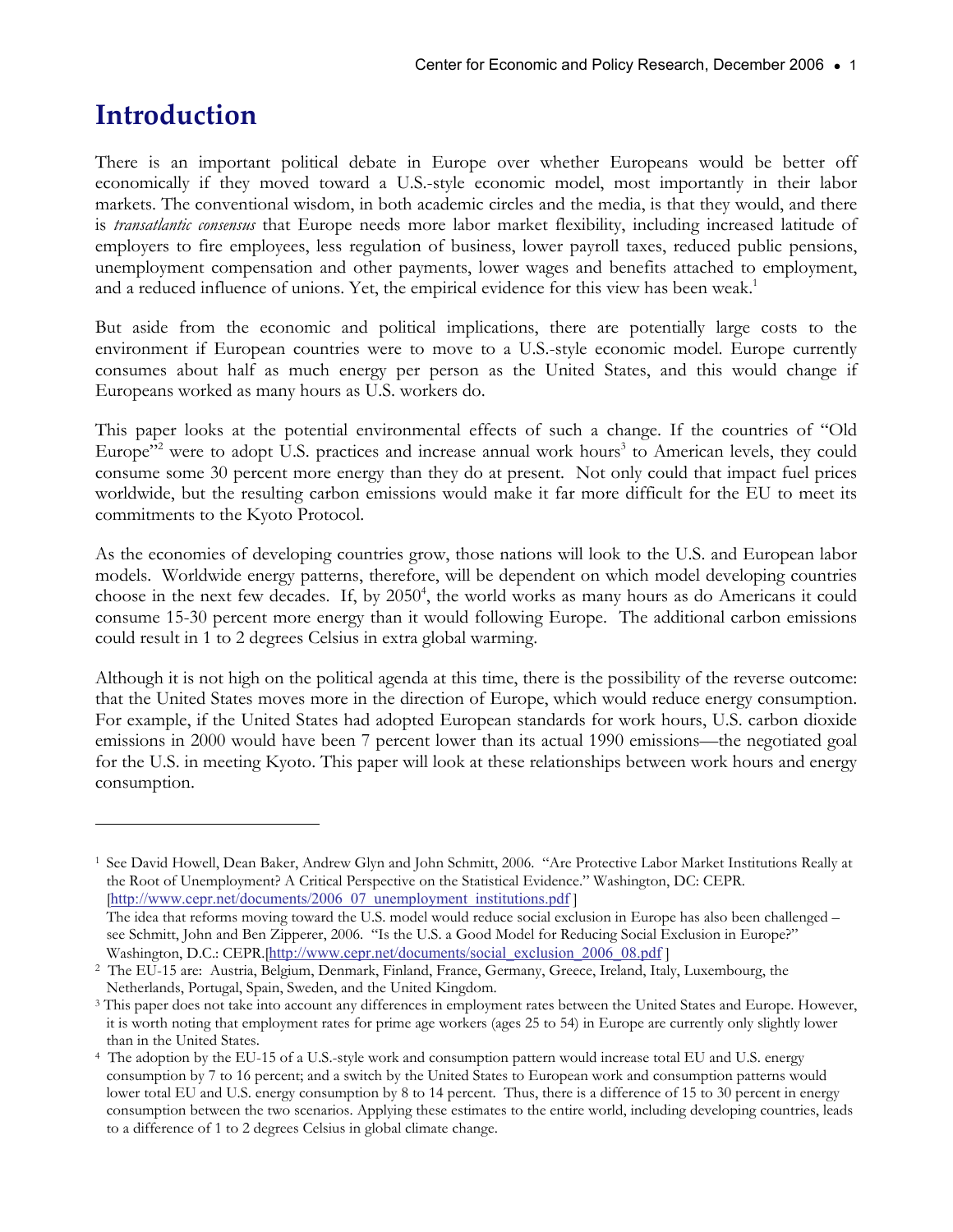### <span id="page-3-0"></span>**Variation in Work Hours Among Countries**

It is well known that Europe lags behind the United States in terms of GDP per capita. However, it is less well known that European workers in a number of countries are nearly as productive, and in some cases more productive, than their American counterparts. As seen in Table 1, GDP per hour worked in Germany (including the former East Germany) was \$30.73 compared to \$33.77 in the United States. France was even more productive than the United States, with a GDP per hour worked of \$37.01.

| Rank | <b>Country/Region</b>        | GDP per Civilian Work Hour in | GDP per Capita in 2003 |
|------|------------------------------|-------------------------------|------------------------|
|      |                              | 2003 (1995 PPP dollars)       | (1995 PPP dollars)     |
|      |                              |                               |                        |
| 1    | Norway                       | \$38.61                       | \$26,035               |
| 2    | France                       | 37.01                         | 21,861                 |
| 3    | Luxembourg                   | 36.36                         | 35,282                 |
| 4    | <b>United States</b>         | 33.77                         | 29,037                 |
| 5    | Ireland                      | 33.17                         | 24,720                 |
| 6    | Belgium                      | 32.70                         | 21,236                 |
| 7    | Netherlands                  | 31.15                         | 21,472                 |
| 8    | Austria                      | 30.76                         | 21,198                 |
| 9    | Germany                      | 30.73                         | 19,143                 |
| 10   | Denmark                      | 29.80                         | 23,133                 |
| 11   | Sweden                       | 28.93                         | 21,640                 |
|      | "Old Europe" (EU-15) Average | 28.89                         | 19,813                 |
| 12   | Italy                        | 28.43                         | 19,151                 |
| 13   | United Kingdom               | 28.08                         | 21,310                 |
| 14   | Finland                      | 27.68                         | 20,509                 |
| 15   | Australia                    | 27.60                         | 23,287                 |
| 16   | Canada                       | 27.24                         | 23,236                 |
|      | Non-U.S. Average             | 26.08                         | 19,043                 |
| 17   | Switzerland                  | 25.68                         | 22,189                 |
| 18   | Japan                        | 24.28                         | 21,218                 |
| 19   | Spain                        | 22.12                         | 17,021                 |
| 20   | Iceland                      | 21.99                         | 21,507                 |
| 21   | New Zealand                  | 20.31                         | 17,565                 |
| 22   | Greece                       | 17.57                         | 13,631                 |
| 23   | Portugal                     | 16.97                         | 14,100                 |
| 24   | Turkey                       | 11.24                         | 6,731                  |

#### **TABLE 1 Productivity and GDP per Capita**

Source: Groningen Growth and Development Data Centre and the Conference Board, Total Economy Database

So why do other advanced countries lag behind the United States in GDP per capita? They simply work fewer hours. In small part, this is due to EU-15 countries having lower employment-to-population rates than in the United States (approximately 64.4 percent of all people aged 15 to 64 compared to 71.2 percent in the United States.) In large measure, however, the reduced hours are conditional on employment. Employed Americans work 16 percent more hours than their EU-15 counterparts.

Mandatory paid vacations and shorter workweeks mean that workers in other countries have gotten some of their productivity advances in the form of reduced hours. Workers in the United States work more hours of every year than do workers in almost every other developed country. In general, the higher the GDP per hour worked, the fewer the average work hours. Table 2 shows the average annual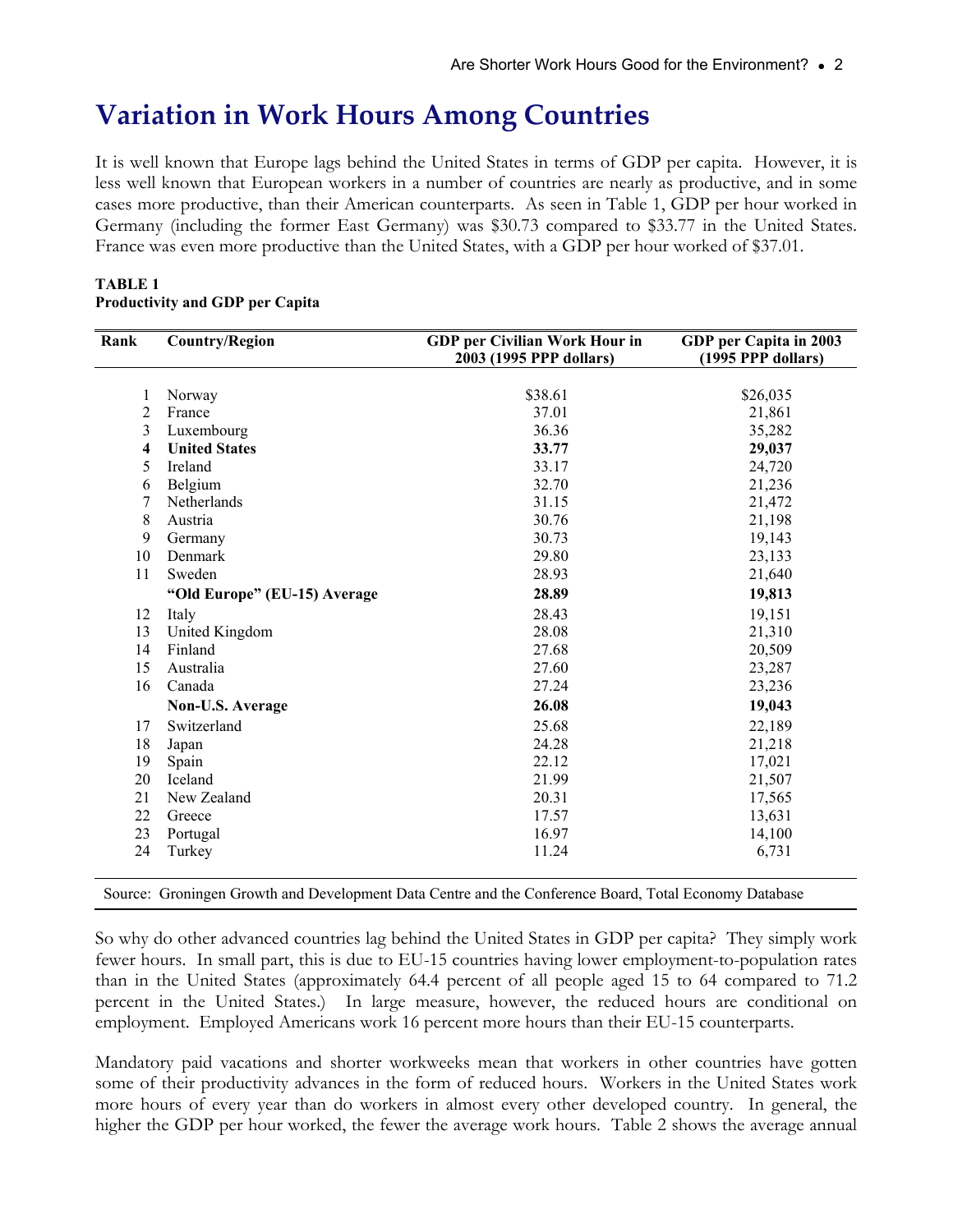hours worked per person employed for various countries in 2001. That year, American workers spent an average of 1,817 hours on the job, compared to an average of 1,650 hours in all the other countries listed. Workers in the EU-15 worked even fewer hours at only 1,562—some 14 percent less time on the job compared to those in the United States. Assuming an average of 35 hours per week, this difference corresponds to more than seven weeks of additional time off (in both leave and shorter workweeks) per worker each year.

| TABLE 2           |
|-------------------|
| <b>Work Hours</b> |

| Rank                    | <b>Country/Region</b>        | <b>Average Hours Worked per</b><br><b>Civilian Employee in 2003</b> | Rank in GDP per<br><b>Work Hour</b> |
|-------------------------|------------------------------|---------------------------------------------------------------------|-------------------------------------|
|                         |                              |                                                                     |                                     |
| 1                       | Norway                       | 1336                                                                | 1                                   |
| $\overline{2}$          | Netherlands                  | 1352                                                                | 7                                   |
| $\overline{\mathbf{3}}$ | France                       | 1429                                                                | $\overline{c}$                      |
| $\overline{4}$          | Germany                      | 1441                                                                | 9                                   |
| 5                       | Austria                      | 1497                                                                | $\,8\,$                             |
| 6                       | Luxembourg                   | 1513                                                                | $\overline{\mathbf{3}}$             |
| 7                       | Denmark                      | 1519                                                                | 10                                  |
| $\,8\,$                 | Switzerland                  | 1537                                                                | 17                                  |
| 9                       | Sweden                       | 1553                                                                | 11                                  |
|                         | "Old Europe" (EU-15) Average | 1562                                                                |                                     |
| 10                      | Italy                        | 1609                                                                | 12                                  |
| 11                      | Belgium                      | 1619                                                                | 6                                   |
| 12                      | United Kingdom               | 1624                                                                | 13                                  |
| 13                      | Finland                      | 1634                                                                | 14                                  |
|                         | Non-U.S. Average             | 1650                                                                |                                     |
| 14                      | Ireland                      | 1653                                                                | 5                                   |
| 15                      | Portugal                     | 1702                                                                | 23                                  |
| 16                      | New Zealand                  | 1752                                                                | 21                                  |
| 17                      | Australia                    | 1756                                                                | 15                                  |
| 18                      | Japan                        | 1760                                                                | 18                                  |
| 19                      | Canada                       | 1764                                                                | 16                                  |
| 20                      | Spain                        | 1799                                                                | 19                                  |
| 21                      | Iceland                      | 1807                                                                | 20                                  |
| 22                      | <b>United States</b>         | 1817                                                                | $\overline{\mathbf{4}}$             |
| 23(t)                   | Greece                       | 1929                                                                | $22\,$                              |
| 23(t)                   | Turkey                       | 1929                                                                | 24                                  |

Source: Groningen Growth and Development Data Centre and the Conference Board, Total Economy Database (t indicates tied rank)

As can been seen in Table 2, not only do U.S. employees work more hours than in almost all other highincome countries, but they work an unusually high number of hours for the country's level of productivity. In other words, the only countries that come close to or exceed the United States' annual hours worked tend to have lower productivity.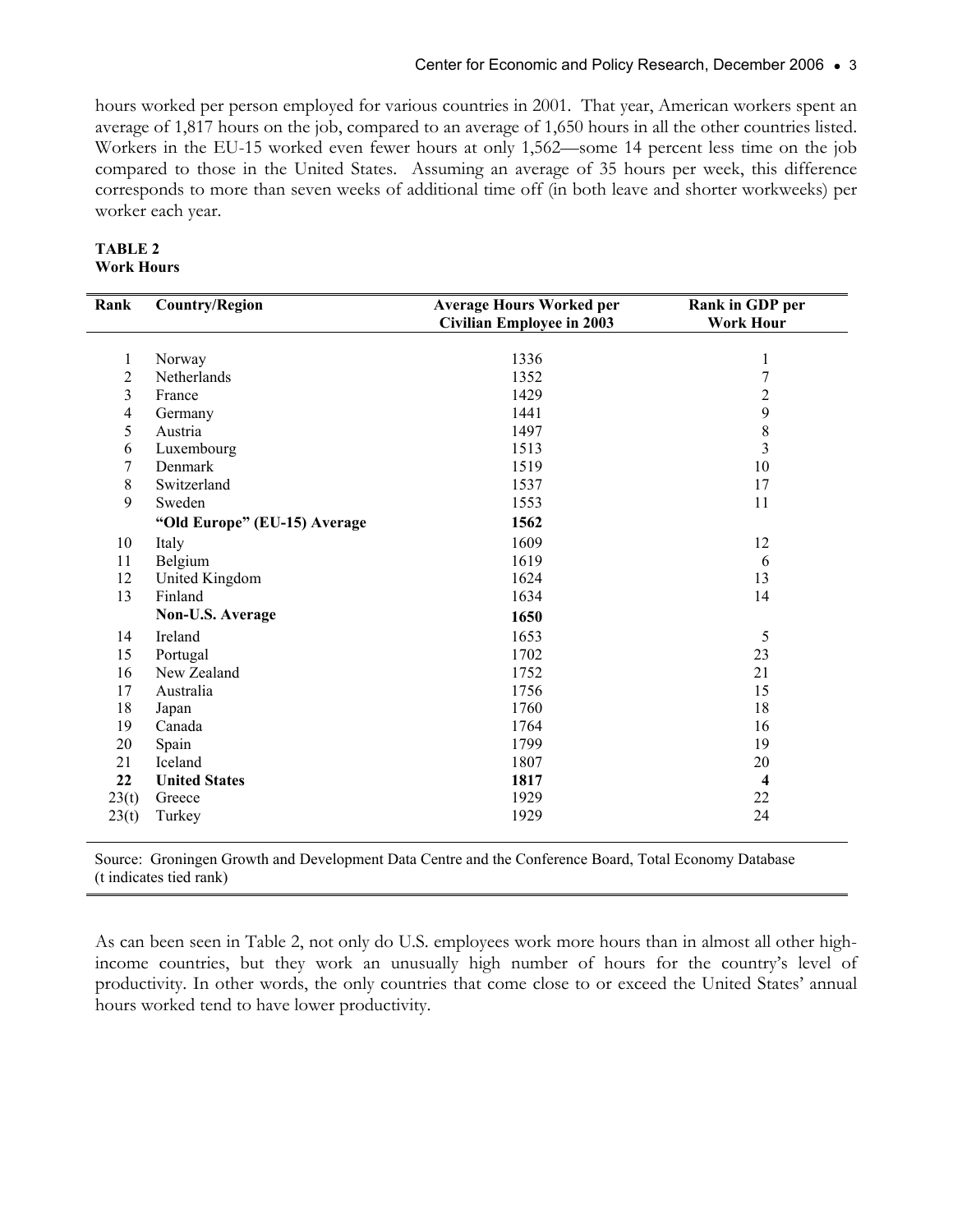### <span id="page-5-0"></span>**Variation in Energy Efficiency Among Countries**

As can be seen in Figure 1, the least energy efficient countries – as measured by energy consumed per dollar of GDP — are generally those in colder climates.



#### **FIGURE 1 Energy Consumed per Dollar of GDP**

Source: Groningen Growth and Development Data Centre and the Conference Board, Total Economy Database and World Bank, World Development Indicators 2005.

Ireland, Italy, and Switzerland appear to be energy efficient, while Iceland, Canada, and Finland, are energy inefficient.<sup>5</sup>

#### **Longer Work Hours Means More Energy Use**

 $\overline{a}$ 

Countries where people work fewer hours use much less energy than the United States. If we assume constant energy efficiency (energy per unit of GDP) and a constant productivity (GDP per hour of work), then energy use per hour of work must be constant. Table 4 shows that, under this simplifying

<sup>5</sup> Clearly, the fact that Canada, Iceland, and Finland have land within the Arctic Circle is a contributing factor. Ideally, the climate of the country should be controlled for in this comparison.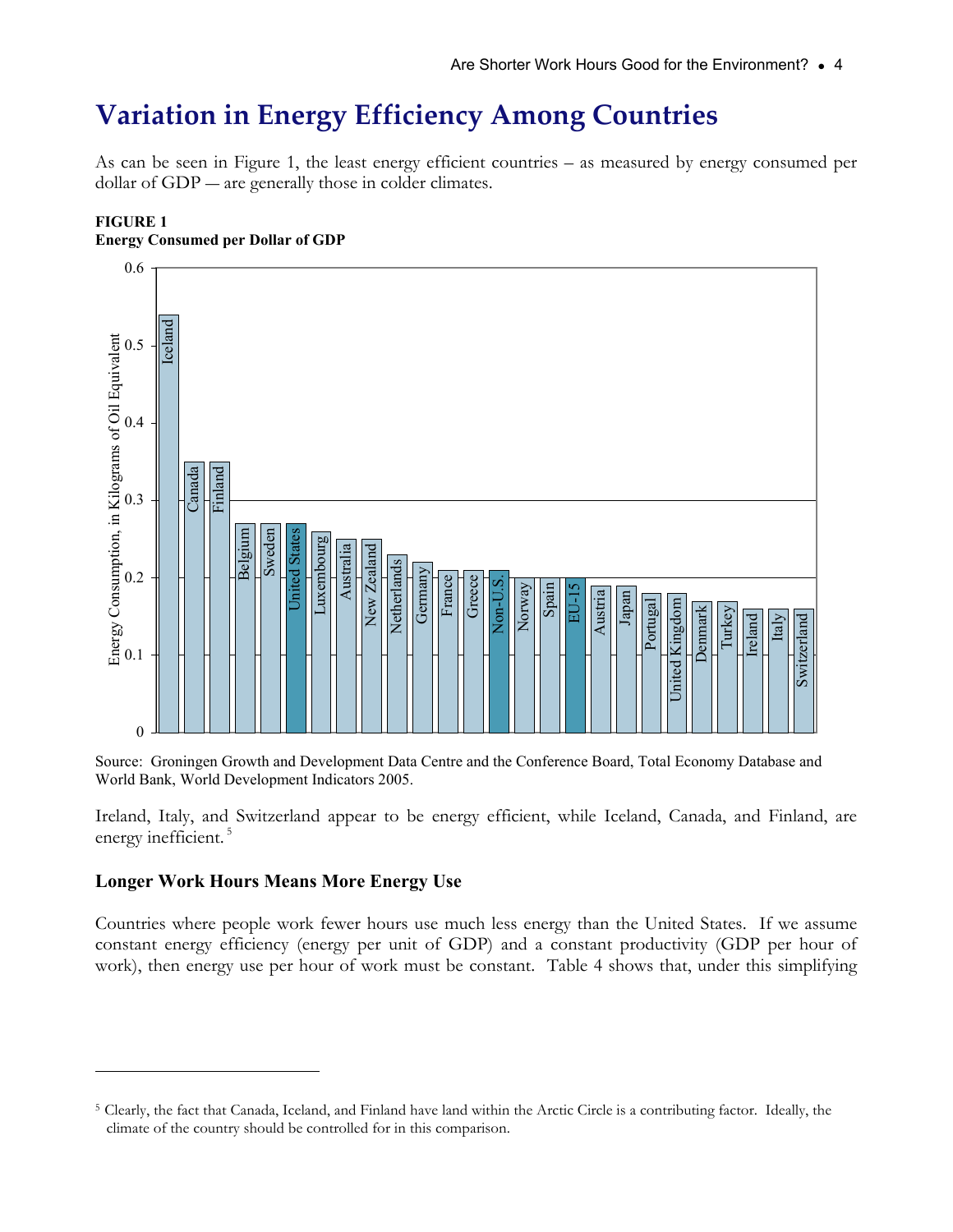assumption, if workers in "Old Europe" had worked as many hours in 2003 as had workers in the United States, the EU-15 would have consumed 18 percent more energy.<sup>6</sup>

| $\overline{S}$ Cenario 1—Constant Encrey per $\overline{S}$ vor a flour |                                               |       |  |
|-------------------------------------------------------------------------|-----------------------------------------------|-------|--|
|                                                                         | <b>Change in Energy Consumption</b>           |       |  |
|                                                                         | 16 or 24 Country Total <sup>7</sup><br>Region |       |  |
|                                                                         |                                               |       |  |
| 23 Developed Countries at U.S. Work Hours                               | $12\%$                                        | $7\%$ |  |
| EU-15 at U.S. Work Hours                                                | 18                                            |       |  |
| U.S. at 23 Developed Country Work Hours                                 | - 9                                           | - 3   |  |
| U.S. at EU-15 Work Hours                                                | $-14$                                         | - 8   |  |
|                                                                         |                                               |       |  |

#### **TABLE 3 Scenario 1—Constant Energy per Work Hour**

Table 3 represents a simplified estimation of how energy consumption per country would increase if work hours increased. However, the relationship between energy consumption and work hours could be more complicated. For example, workers (or families) with less leisure time may dry their laundry by machine rather than drying it on a clothesline. They may not take the time to walk or bicycle to work, but rather drive. These behavioral changes in response to increased work hours would cause energy efficiency to decline as work hours increased. On the other hand, they may have their clothes professionally laundered, or take a cab. While these decisions would increase energy consumption, they would also increase hours worked in the economy, so the effect on this measure of energy efficiency is indeterminate. Finally, they may pay professionals to paint their homes rather than do it themselves. While this would consume the same amount of much energy, it would increase hours worked, thereby increasing this measure of energy efficiency. Of course, as people leave their homes to work, energy savings at home might balance the extra energy consumed at work. Any net effect of work hours on energy consumption is not easy to predict.

We therefore try to estimate this relationship between energy efficiency (as measured per hours worked) and an increase in hours. The appendix explains how this is done. Based on this estimation, we can delineate a range of possible relationships between an increase in work hours and energy consumed.

Table 4 takes the low estimate of this range: that every one percent increase in work hours per worker results in a 0.32 percent increase in energy consumed per work hour. In other words, energy use per work hour increases as work hours increase, but here we are using the lowest (most conservative) estimate of the amount by which it increases.<sup>8</sup>

 $\overline{a}$ 

<sup>6</sup> Energy data is taken from the World Bank, World Development Indicators 2005. Each country's energy consumption is scaled up proportionate to an increase in average hours that would bring them to the U.S. level of hours. For example, U.S. workers worked 27 percent more hours than those in France, so in this scenario France is assumed to consume 27 percent more energy if it increased work hours to the U.S. level. Summing these levels of energy usage for all the EU-15, the total is 18 percent greater than the actual total energy consumption of the EU-15 in 2003. 7 See Appendix, Table A1 for country groupings.

<sup>8</sup> See Appendix for details.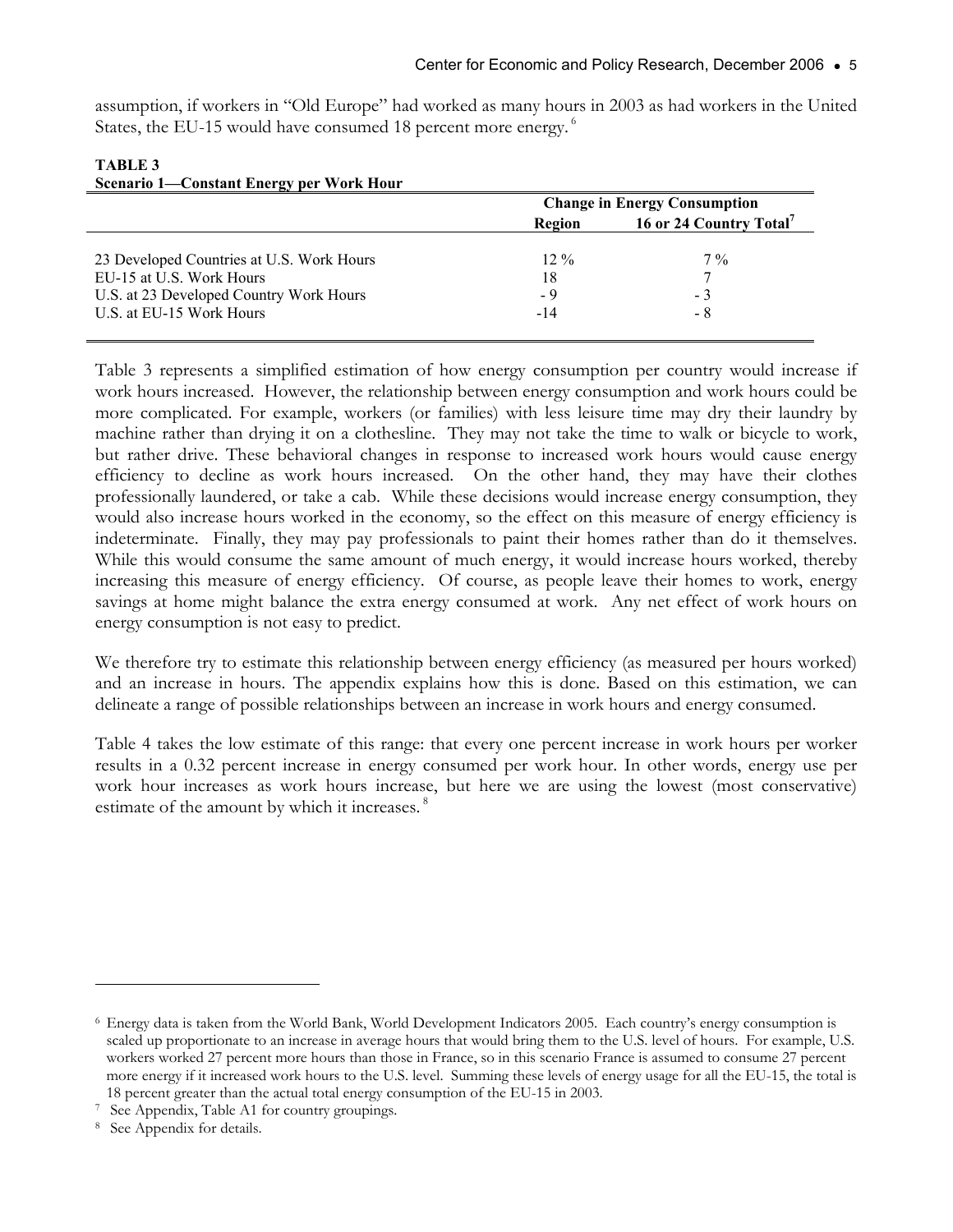| $\sigma$ because $\mu$ and $\sigma$ and $\sigma$ is the final subset of $\sigma$ in the fact that $\sigma$ is the final subset of $\sigma$ |       |  |  |  |
|--------------------------------------------------------------------------------------------------------------------------------------------|-------|--|--|--|
| <b>Change in Energy Consumption</b>                                                                                                        |       |  |  |  |
| 16 or 24 Country Total<br>Region                                                                                                           |       |  |  |  |
|                                                                                                                                            |       |  |  |  |
| $17\%$                                                                                                                                     | $9\%$ |  |  |  |
| 25                                                                                                                                         | 10    |  |  |  |
| $-12$                                                                                                                                      | - 4   |  |  |  |
| -18                                                                                                                                        | -10   |  |  |  |
|                                                                                                                                            |       |  |  |  |

#### **TABLE 4 Scenario 2—Increasing Work Hours Leads to Moderate Decrease in Energy Efficiency**

**TABLE 5** 

| Scenario 3-Increasing Work Hours Leads to Large Decrease in Energy Efficiency |  |  |  |  |
|-------------------------------------------------------------------------------|--|--|--|--|
|-------------------------------------------------------------------------------|--|--|--|--|

| $\sigma$ of the casing $\sigma$ of a figure $\sigma$ and $\sigma$ and $\sigma$ because in Energy Emergine |                                     |        |  |  |
|-----------------------------------------------------------------------------------------------------------|-------------------------------------|--------|--|--|
|                                                                                                           | <b>Change in Energy Consumption</b> |        |  |  |
|                                                                                                           | 16 or 24 Country Total<br>Region    |        |  |  |
|                                                                                                           |                                     |        |  |  |
| 23 Developed Countries at U.S. Work Hours                                                                 | $27\%$                              | $14\%$ |  |  |
| EU-15 at U.S. Work Hours                                                                                  | 41                                  | 16     |  |  |
| U.S. at 23 Developed Country Work Hours                                                                   | -18                                 | - 6    |  |  |
| U.S. at EU-15 Work Hours                                                                                  | $-26$                               | $-14$  |  |  |
|                                                                                                           |                                     |        |  |  |

Collectively, these three scenarios cover a range of possible energy responses to changes in work hours. If, in 2003, other developed country workers worked as many hours as Americans, by these estimates they would have consumed anywhere from 12 to 41 percent more energy. Similarly, if Americans traded work for leisure, they could reduce their energy needs by 9 to 26 percent.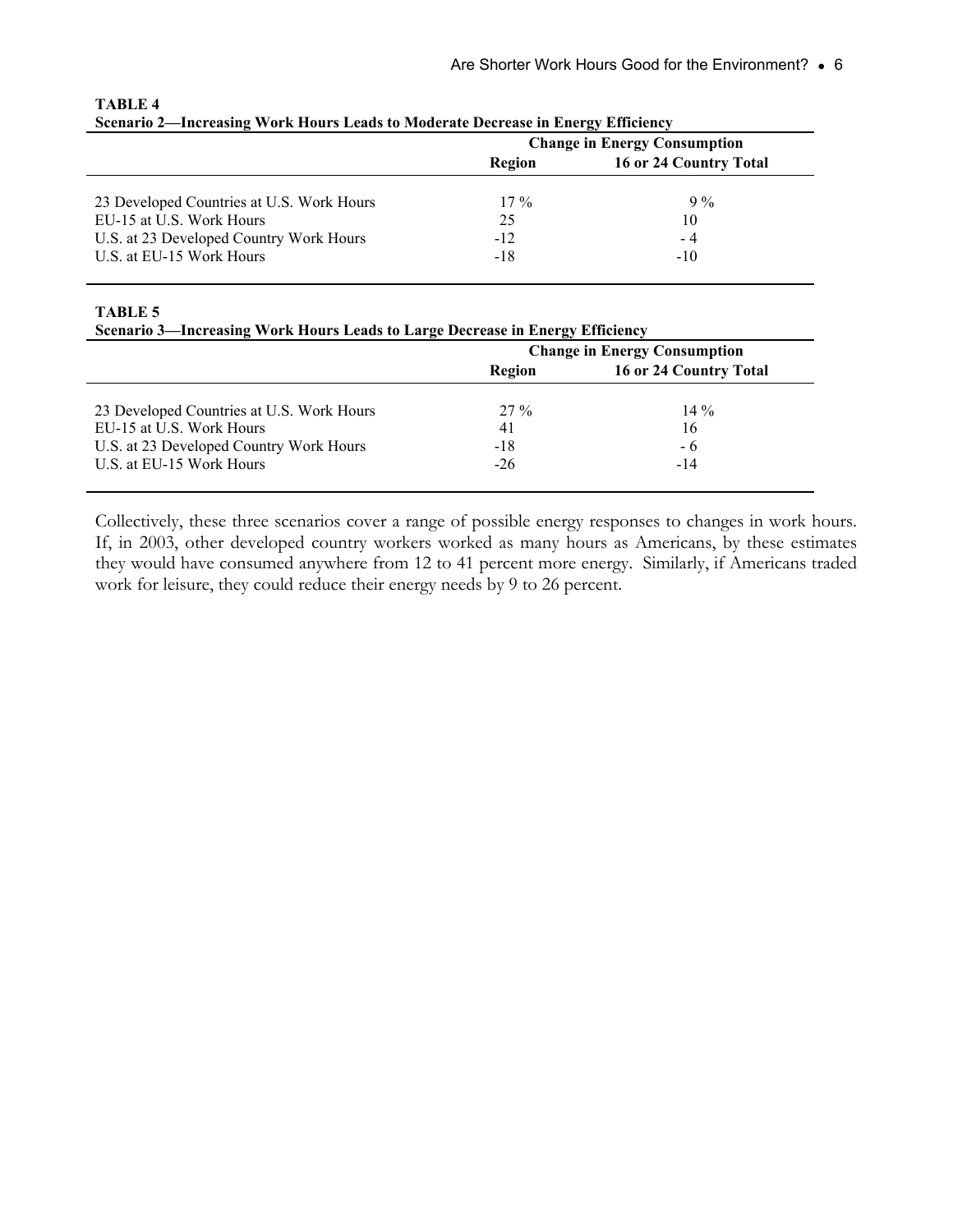### <span id="page-8-0"></span>**Conclusion**

If Americans chose to take advantage of their high level of productivity by shortening the workweek or taking longer vacations rather than producing more, there would follow a number of benefits. Specifically, if the U.S. followed the EU-15 in terms of work hours, then:

- Employed workers would find themselves with seven additional weeks of time off.
- The United States would consume some 20 percent less energy.
- If a 20 percent energy savings had been directly translated into lower carbon emissions, then the U.S. would have emitted 3 percent less carbon dioxide in 2002 than it did in 1990.<sup>9</sup> This level of emissions is only 4 percent above the negotiated target of the Kyoto Protocol.

On the flip side, there is political pressure within European countries to adopt a more American labor model. If Europeans did in fact give up their shorter workweeks and longer vacations, they would consume some additional 25 percent more energy. Translated into carbon emissions, this would have enormous consequences for those countries that have signed and ratified the Kyoto Protocol. Over 1990 levels,<sup>10</sup> the EU-15 emitted 8 percent more carbon dioxide in 2002, despite a clear commitment to reduce emissions to 8 percent below 1990 levels by 2008-12. Thus, the EU-15 must cut emissions by 14 percent from 2002 levels. However, if EU-15 workers had consumed 25 percent more energy and consequently emitted 25 percent more carbon dioxide in 2002, they would have had to cut emissions by more than one-third from that level to meet their commitment to Kyoto.

According to the IPCC Third Assessment Report, $11$  the amount of global warming is tied to the speed by which emissions are cut. If by 2050 the world is emitting 10Gt (10 billion metric tons) of carbon, we may be on a path to 2.5 degrees Celsius of warming. On the other hand, if the level of emissions is 14Gt of carbon dioxide in 2050 may mean 4.5 degrees of warming. A worldwide choice of American work hours over European levels could result in 1 to 2 degrees Celsius of additional warming, in addition to higher fuel prices.

Finally, the debate over the European and American models, depending on the extent to which either side prevails, will have economic and environmental implications for a number of middle-income countries. These countries – especially the fast-growing economies of Asia – will most likely choose between these two models of labor market institutions and consumption. South Korea and Taiwan are already at European levels of GDP per capita. China (at \$8,004 per person) is still far behind but is growing rapidly and is the second largest economy in the world in absolute size,<sup>12</sup> and at current growth rates will pass the United States in less than a decade. The American model is still portrayed throughout the international business press as the one to emulate. The environmental consequences of developing countries' choices could be very serious.

 $\overline{a}$ 

<sup>9</sup> Carbon dioxide emission data is from the World Bank, World Development Indicators 2005. 10 Missing data is imputed for Germany in 1990.

<sup>&</sup>lt;sup>11</sup> See, for example, page 20 of the Synthesis Report, Climate Change 2001.<br><sup>12</sup> This is based on a purchasing power parity measure of GDP (IMF WEO September 2006).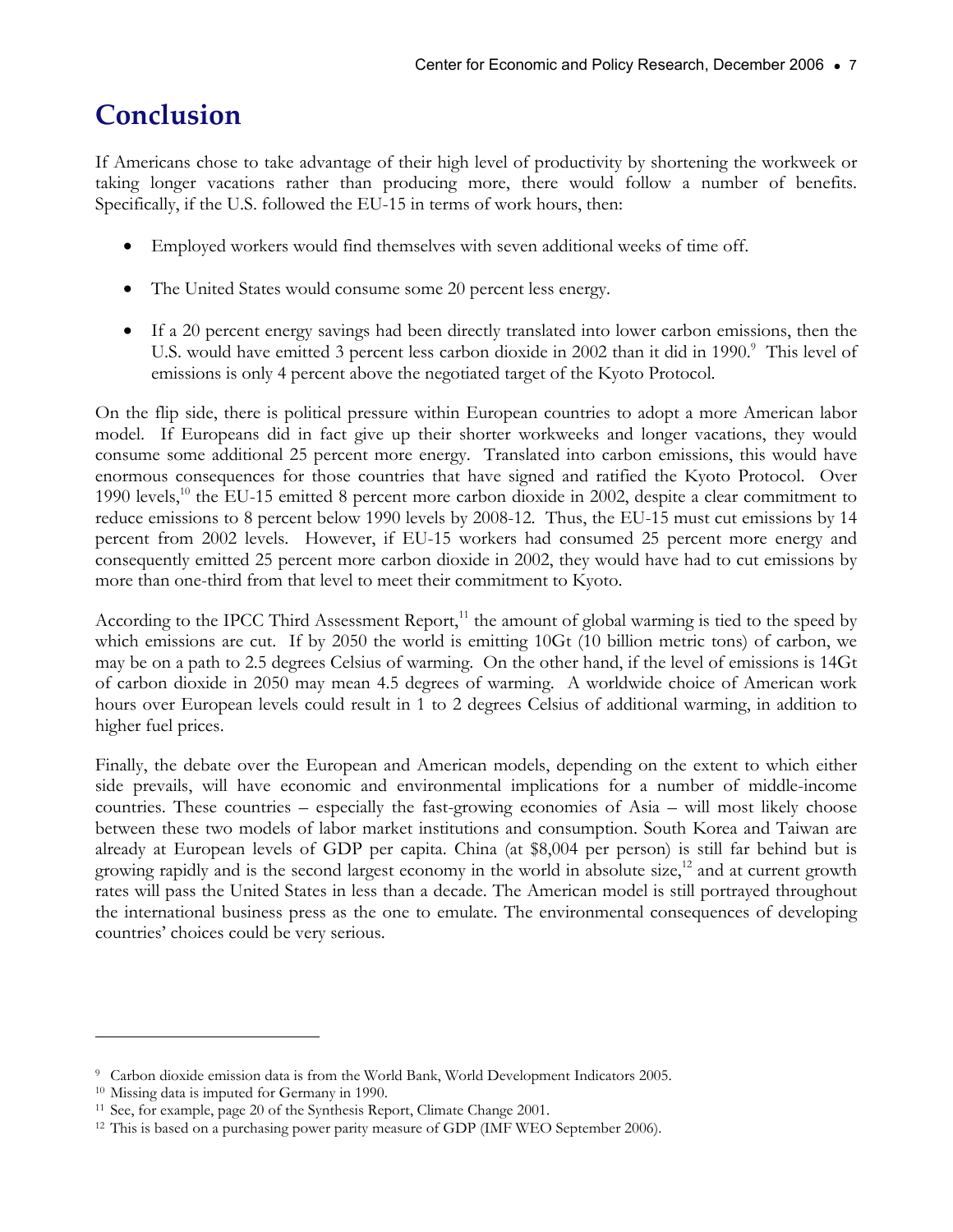### <span id="page-9-0"></span>**Appendix**

 Energy consumption is almost certainly a function of a country's level of development. It may also be a function of average hours worked per employee. That is,

$$
\frac{E}{P} = f\left(\frac{Y}{H}, \frac{H}{W}; \frac{W}{P}\right)
$$

where E is energy consumed in kg of oil equivalent, H is total hours worked in the country, Y is GDP, and W is the number of employed workers in a country of population P.<sup>13</sup> We may start with the more general model

$$
E = g(Y, H, W; P)
$$

Suppose g takes the form

$$
g(Y, H, W; P) = \alpha Y^{\beta} H^{\gamma} W^{\delta} P^{\varepsilon}
$$

It is easy to imagine that if the population of a country doubled, that the number of workers would double, and likely the number of total hours worked and GDP of the country would double. If all these doubled, we might also expect energy consumption for the country to double. This "constant returns to scale" means

$$
kE = kg = \alpha (kY)^{\beta} (kH)^{\gamma} (kW)^{\delta} (kP)^{\epsilon} = k^{\beta + \gamma + \delta + \epsilon} g
$$

which implies

 $\overline{a}$ 

 $\beta + \gamma + \delta + \varepsilon = 1$ 

Instead of directly imposing this restriction, we can write

$$
\beta + \gamma + \delta + \varepsilon = 1 + \theta
$$

Substituting back in to the equation for g, we find

$$
g(Y,H,W;P) = \alpha Y^{\beta} H^{\gamma} W^{\delta} P^{1+\theta-\beta-\gamma-\delta} = \alpha \left(\frac{Y}{H}\right)^{\beta} \left(\frac{H}{W}\right)^{\beta+\gamma} \left(\frac{W}{P}\right)^{\beta+\gamma+\delta} P^{1+\theta}
$$

In other words, this form of g gives one plausible model for f,

$$
f\left(\frac{Y}{H}, \frac{H}{W}; \frac{W}{P}\right) = \frac{E}{P} = \frac{g(Y, H, W; P)}{P} = \alpha \left(\frac{Y}{H}\right)^{\beta} \left(\frac{H}{W}\right)^{\beta + \gamma} \left(\frac{W}{P}\right)^{\beta + \gamma + \delta} P^{\theta}
$$

which produces constant returns to scale when  $\theta = 0$ .

<sup>&</sup>lt;sup>13</sup> In part, we are interested in per-capita energy consumption on account of the differing population series in the World Bank and Groningen data sets.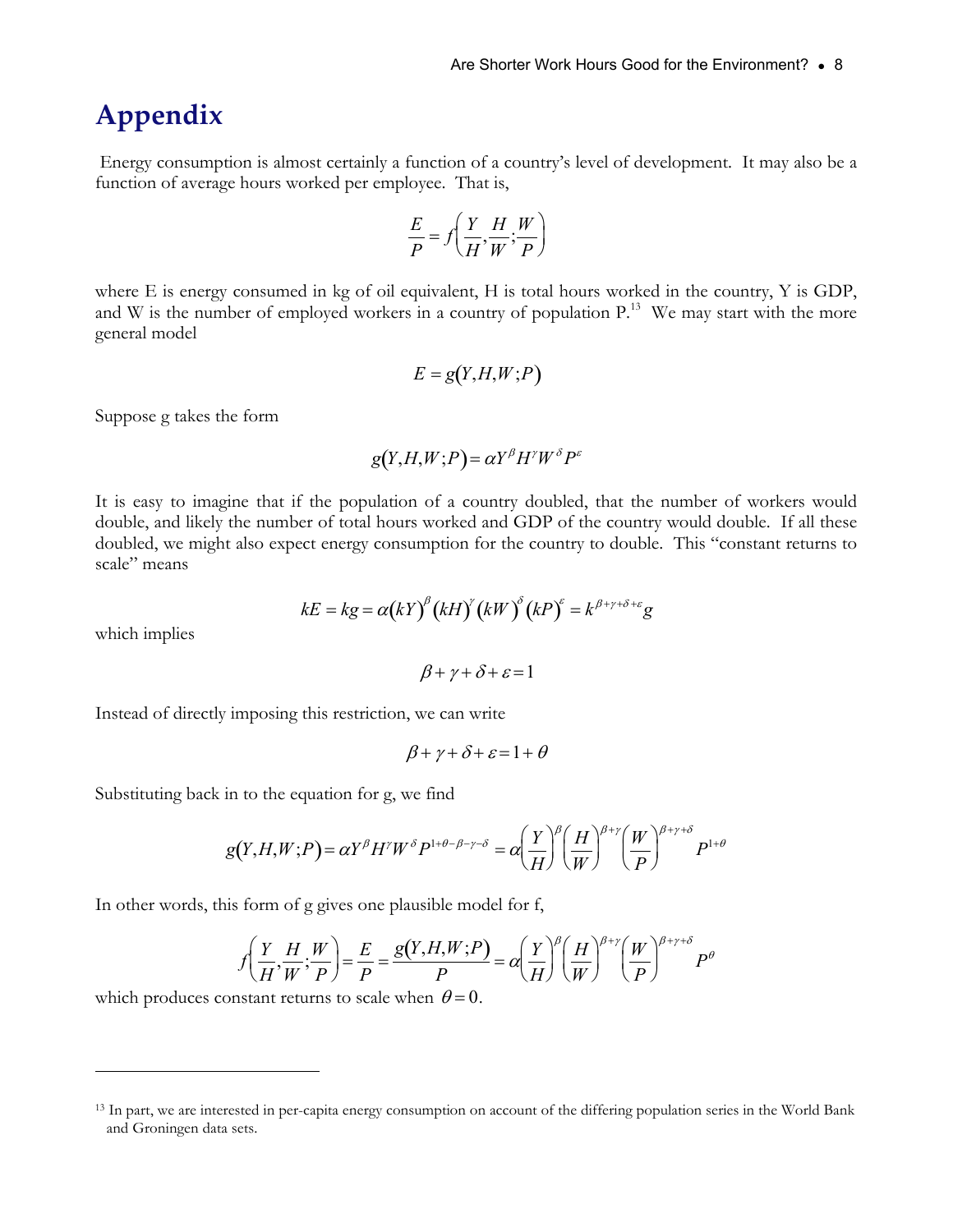We also wish to control in some way for temperature, recognizing that climate can be expected to impact energy consumption—countries near the Arctic likely consume much more energy to stay warm. As a proxy for countrywide climate, we include a control for the average year-round temperature of the capital.14 There are 48 countries for which we have 2003 data. We also consider the smaller set of 24 countries that make up the primary grouping in the Groningen data, and then the 16 countries that make up the EU-15 plus the United States. The 48 countries, plus membership in the groups of 24 and 16 are listed in Table A1.

|                | 24      | 16      |                      | 24      | 16      |
|----------------|---------|---------|----------------------|---------|---------|
|                |         |         |                      |         |         |
| Argentina      |         |         | Latvia               |         |         |
| Australia      | $\star$ |         | Lithuania            |         |         |
| Austria        | $\star$ | $\star$ | Luxembourg           | $\star$ | $\star$ |
| Bangladesh     |         |         | Malaysia             |         |         |
| Belgium        | $\star$ | $\star$ | Malta                |         |         |
| <b>Brazil</b>  |         |         | Mexico               |         |         |
| Canada         | $\star$ |         | Netherlands          | $\star$ | $\star$ |
| Chile          |         |         | New Zealand          | $\star$ |         |
| Columbia       |         |         | Norway               | $\star$ |         |
| Cyprus         |         |         | Pakistan             |         |         |
| Czech Republic |         |         | Poland               |         |         |
| Denmark        | $\star$ | $\star$ | Portugal             | $\star$ | $\star$ |
| Estonia        |         |         | Singapore            |         |         |
| Finland        | $\star$ | $\star$ | Slovak Republic      |         |         |
| France         | $\star$ | $\star$ | Slovenia             |         |         |
| Germany        | $\star$ | $\star$ | Spain                | $\star$ | $\star$ |
| Greece         | $\star$ | $\star$ | Sri Lanka            |         |         |
| Hong Kong      |         |         | Sweden               | $\star$ | $\star$ |
| Hungary        |         |         | Switzerland          | $\star$ |         |
| Iceland        | $\star$ |         | Thailand             |         |         |
| Ireland        | $\star$ | $\star$ | Turkey               | $\star$ |         |
| Italy          | $\star$ | $\star$ | United Kingdom       | $\star$ | $\star$ |
| Japan          | $\star$ |         | <b>United States</b> | $\star$ | $\star$ |
| Korea          |         |         | Venezuela            |         |         |

#### **TABLE A1 Country Groups**

For each group of countries, we regress to find the coefficients of f. Checking to see if the coefficients suggest constant returns to scale, we examine the coefficient on P. Last, we regress on the reduced form of f, assuming theta to be zero. The results are presented in Table A2.

 $\overline{a}$ 

<sup>14</sup> Data from http://www.weatherbase.com